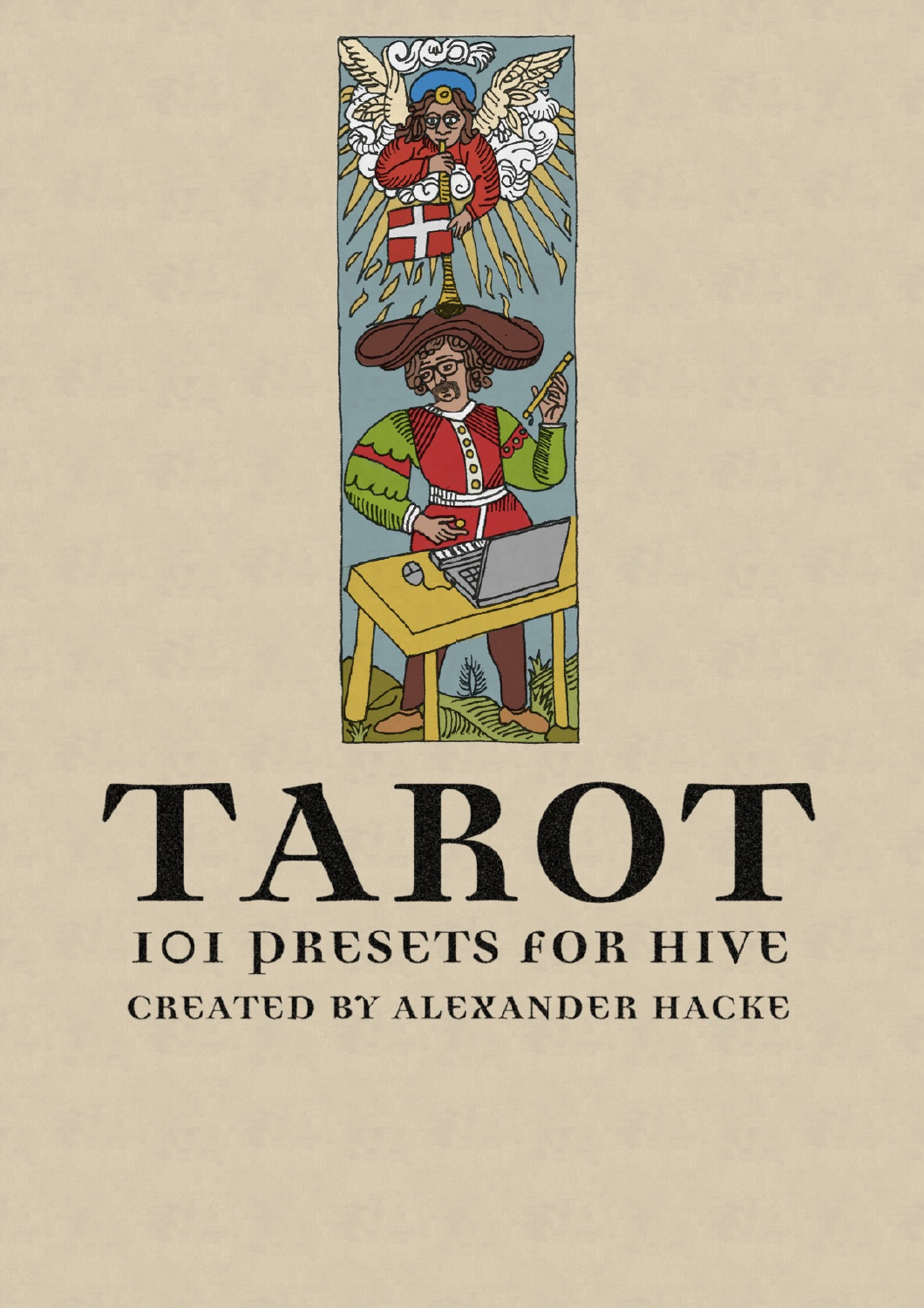# **Introduction**

Thank you for purchasing the **Tarot** soundset. We hope you will enjoy using these sounds and put them to good use in your music.

## **Installation**

You can install **Tarot** anywhere within Hive's 'Local' folder. Mac owners can use the extra 'User' folder instead.

- Load an instance of Hive into your DAW and click on the PRESETS button
- In Hive's 'Directory' browser panel, right-click on 'Local' and select 'reveal in Finder' (Mac OS X) / 'open in Explorer' (Windows PC)
- Copy the 'Tarot' folder into the 'Hive' folder you have just revealed
- Back in Hive's own browser, right-click on 'Local' again and select 'refresh'

Assuming Hive was originally installed using the default paths, it will recognize presets in the following locations (remember to 'refresh'):

**Windows**: 'Local' *…\VstPlugins\u-he\Hive.data\Presets\Hive\* **Mac OS X**:'Local' *MacHD/Library/Audio/Presets/u-he/Hive/* or 'User' *~/Library/Audio/Presets/u-he/Hive/*

# **Playing the Presets**

Some **Tarot** presets are set up to use the modulation wheel for realtime MIDI control. Read the Preset Information panel for details about availability and usage of the modwheel control. See page 7 of the Hive user guide for more information about the Preset Information panel.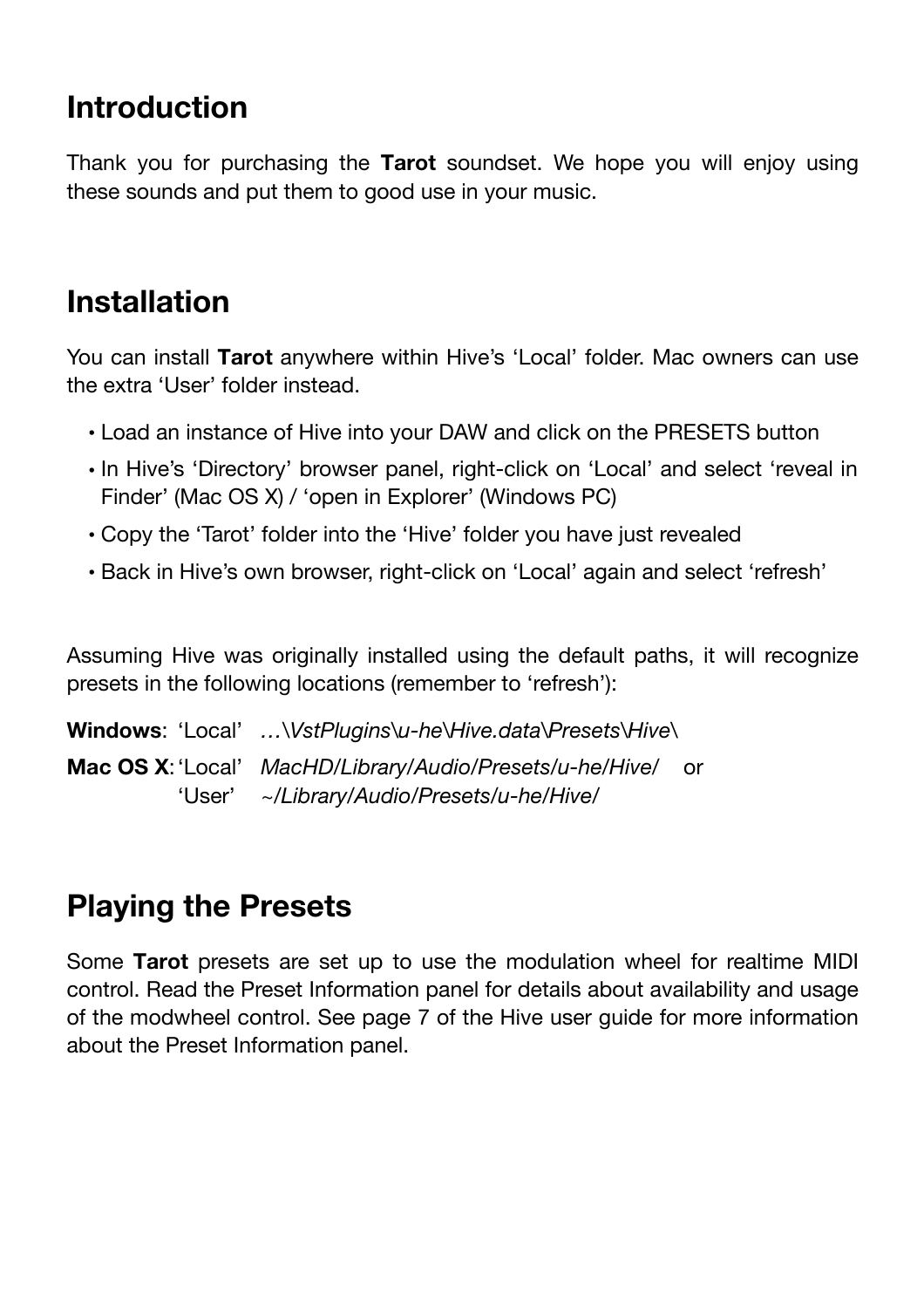# **About the Author**

Alexander Hacke is a musician and composer living in Berlin. He joined the seminal band Einstürzende Neubauten at the age of 14. He played in numerous influential underground groups, wrote, recorded, released and performed solo material, collaborated with countless artists in various genres and produced scores for theatre pieces, documentaries and feature films. Fourty years later, Alexander Hacke continues to build an impressive and eclectic body of work.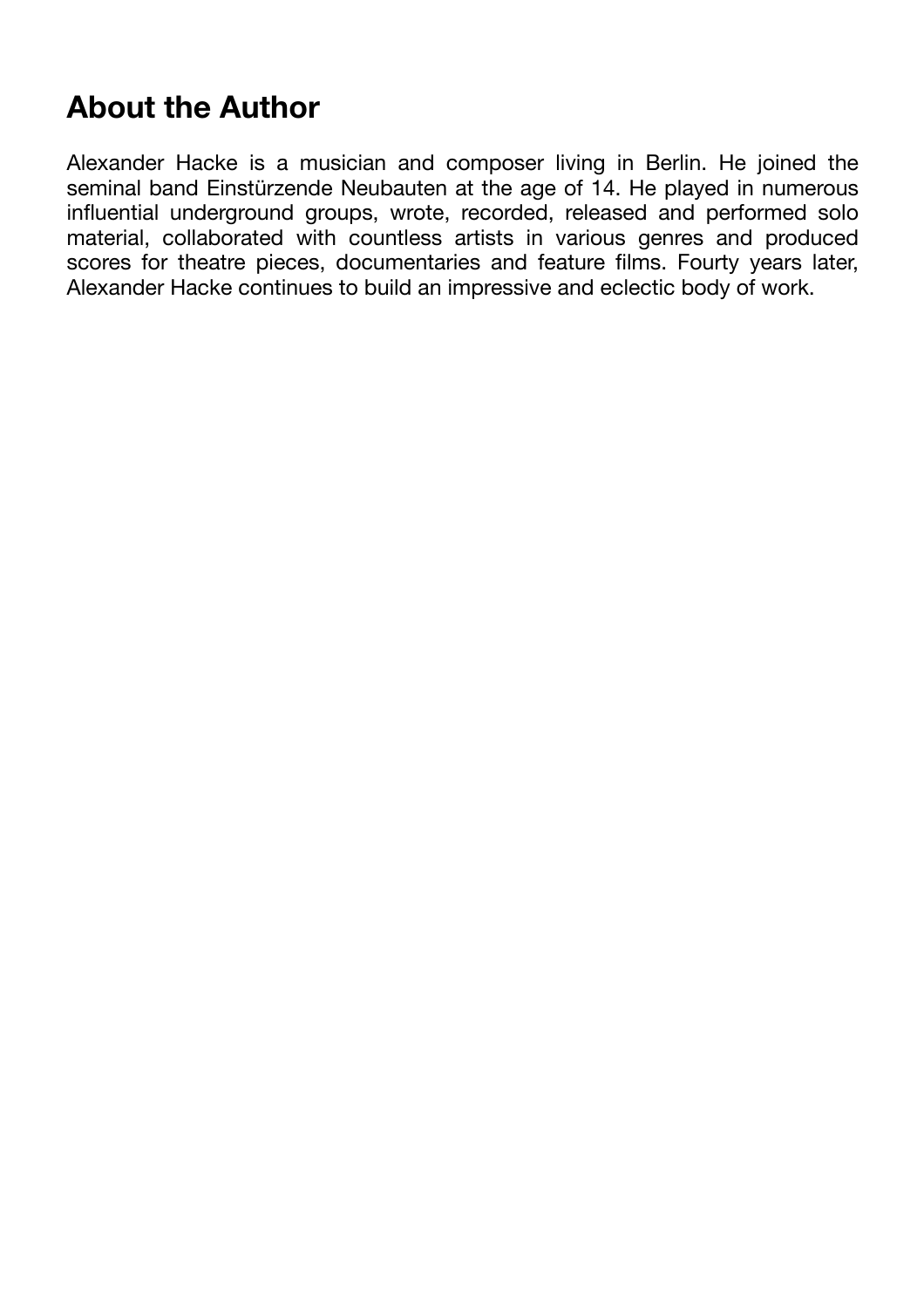### **Presets**

#### **Cups**

Ace Of Cups 2 Of Cups 3 Of Cups 4 Of Cups 5 Of Cups

6 Of Cups 7 Of Cups 8 Of Cups 9 Of Cups 10 Of Cups

6 Of Swords 7 Of Swords 8 Of Swords 9 Of Swords 10 Of Swords

6 Of Pentacles 7 Of Pentacles 8 Of Pentacles 9 Of Pentacles 10 Of Pentacles The Page Of Cups The Queen Of Cups The King Of Cups The Knight Of Cups

#### **Swords**

Ace Of Swords 2 Of Swords 3 Of Swords 4 Of Swords 5 Of Swords

#### **Pentacles**

Ace Of Pentacles 2 Of Pentacles 3 Of Pentacles 4 Of Pentacles 5 Of Pentacles

#### **Wands**

Ace Of Wands 2 Of Wands 3 Of Wands 4 Of Wands 5 Of Wands

6 Of Wands 7 Of Wands 8 Of Wands 9 Of Wands 10 Of Wands The Page Of Swords The Queen Of Swords The King Of Swords The Knight Of Swords

The Page Of Pentacles The Queen Of Pentacles The King Of Pentacles The Knight Of Pentacles

The Page Of Wands The Queen Of Wands The King Of Wands The Knight Of Wands